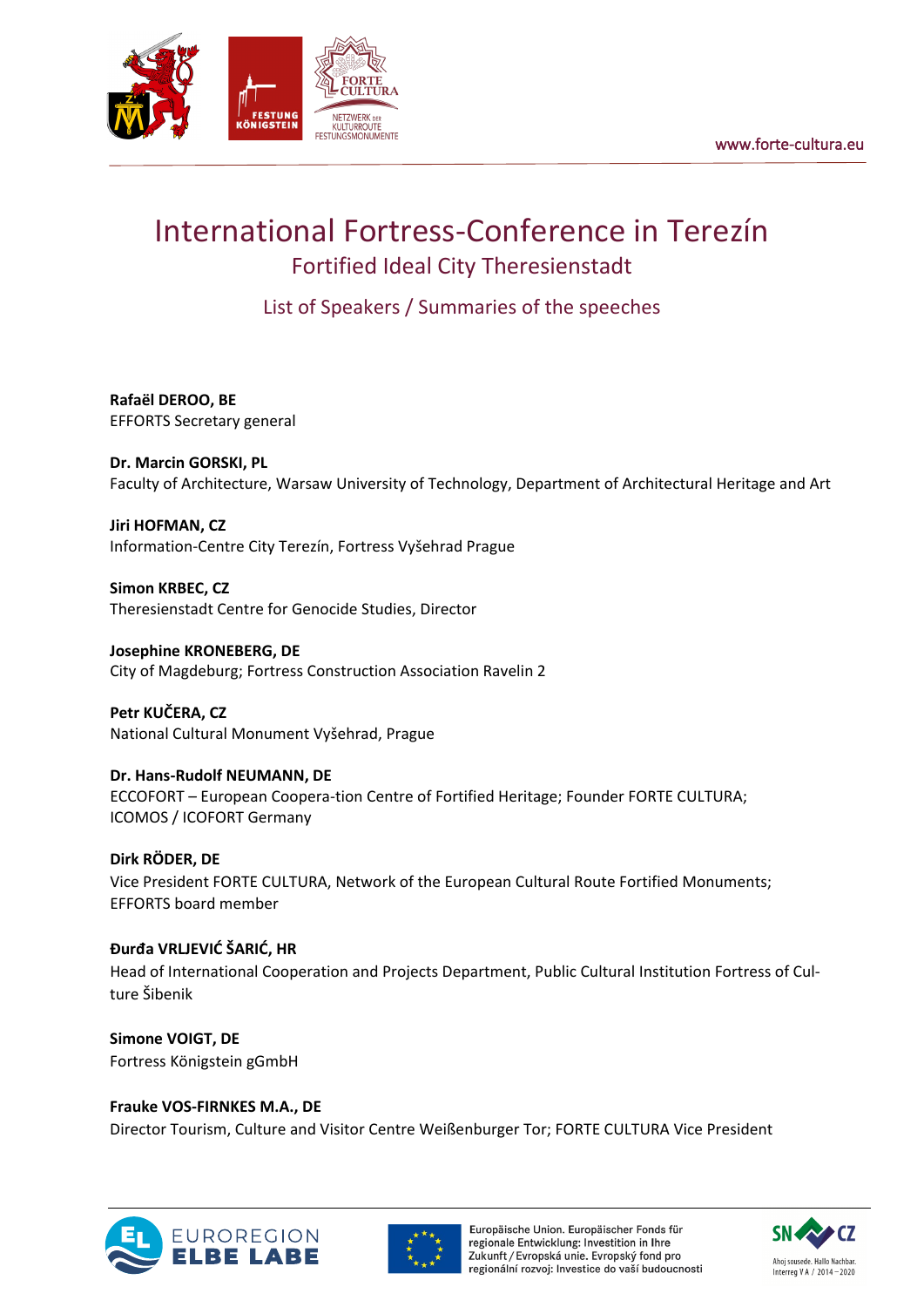



# **Rafaël DEROO, BE EFFORTS Secretary general**

born in Delft (Netherlands) is a law and international policy graduate, former EU civil servant, and since 2018 Secretary general of the European Federation of Fortified Sites (EFFORTS). He initiated and coordinated the idea for a European cultural defence line project, 'Atlantic Wall Europe' and is advisor at the Simon Stevin Fortified Knowledge Centre and the Antwerp Fortress Ring Organisation in Belgium. He has

written on a diverse series of history subjects, among which the Atlantic Wall in France and military heritage in Brussels. He is also an accredited battlefield tour guide and lecturer in France, the Netherlands and Germany.

# **EFFORTS Europe Network European Federation of Fortified Sites - "From stronghold to welcoming arms"**

EFFORTS and its member FORTE CULTURA are the two European fortress sites organisation. Through common work on common goals, administration and membership, conferences, EU projects, European Fortress Summer, a Joint Scientific Committee and Knowledge Centre, Cultural Routes, both organisations are intensifying their cooperation and also keep their own characteristics. Together EFFORTS and FORTE CULTURA will strengthen the support of Europe's fortified sites, cities and lines and this in the light of Regional Development, Green Innovation and Integration. The EFFORTS Going Green project, culminating this year in the EFFORTS annual congress in Kaunas, will be the next focal point. The launch of the common European Fortress Summer is also a big moment mobilising Europe's fortified sites for2022 and beyond.



#### **Dr. Marcin GORSKI, PL Faculty of Architecture, Warsaw University of Technology, Department of Architectural Heritage and Art**

My basic scientific interest is the new use of historical fortified complexes. In my didactic and scientific activities, I have been involved for years in cooperation with local municipalities promoting the principles of protection and providing substan-

tive support for saving the local architectural heritage by organising student workshops. In the scientific field, I am involved in national and international research programmes related to the evolution of conservation principles and the search for model principles of management of cultural heritage. Author of 30 articles and publications on conservation issues, Co-author of over 70 conservation studies. Member of the Polish National Committee ICOMOS and the Military Architecture Commission.

## **Reintegration, redevelopment and upgrading of the tourist functions of Dömitz Fortress A student project of the Warsaw University of Technology.**

Contemporary rehabilitation of fortifications is a difficult and complex task. It requires a multidimensional view of the design process, from the spatial scale of the entire establishment to the architectural detail. It involves dealing with many technical aspects. A particular challenge is the problem of water insulation of buildings hidden under earth embankments.

The final year of studies is the time to test the skills of students acquired during studies at the architecture faculty. Such a complicated task as redevelopment of a fortress is a special challenge. It requires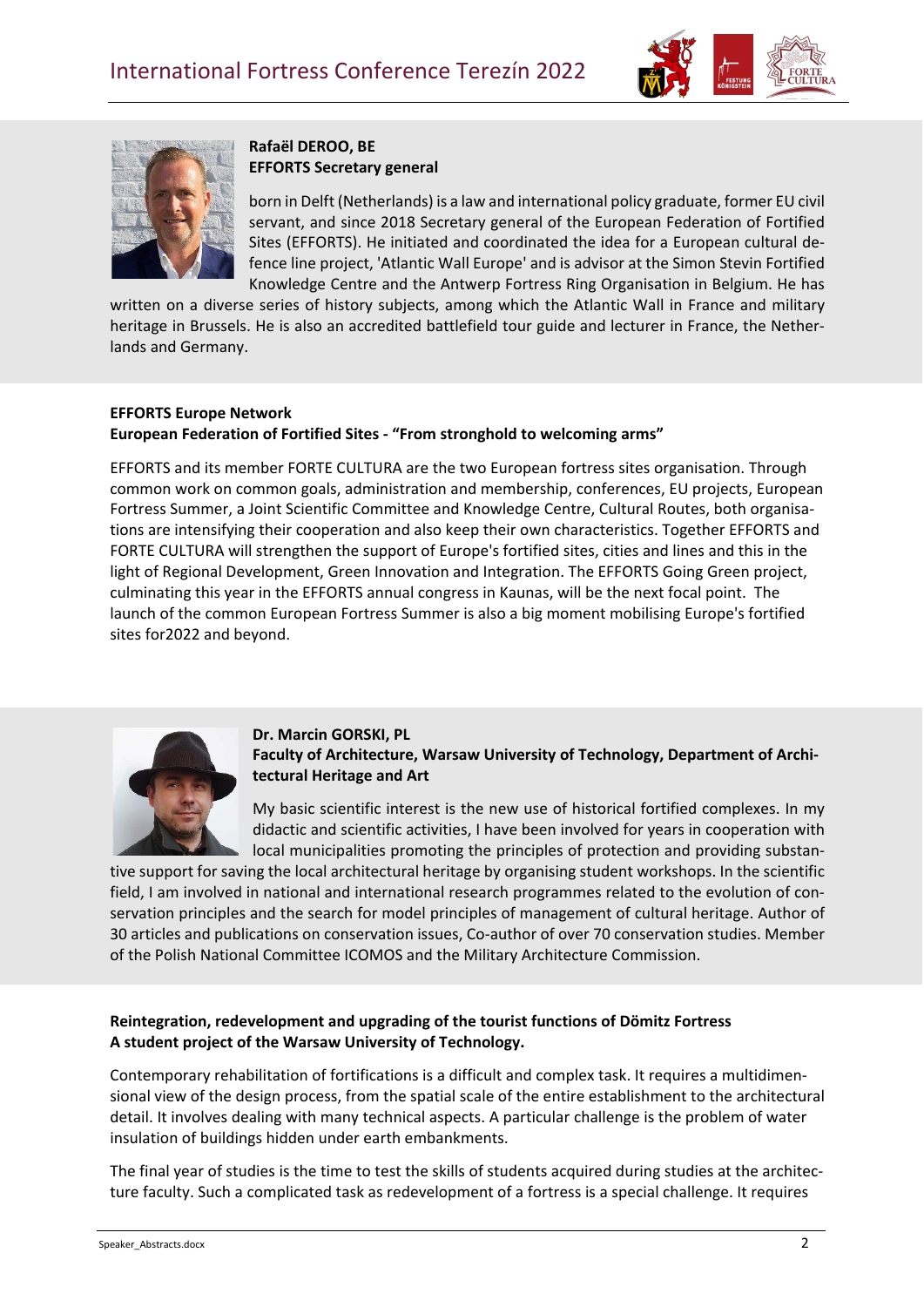

not only proficiency in the architect's workshop, but also knowledge and maturity associated with working on a monument. Classes are held in a group work system. The participants solve the task by means of cooperation, sharing of responsibilities, mediation, agreeing on positions - which is supposed to lead to the final effect: a joint concept of revalorization of the fortified ensemble. The topic of the project is linked to current, real-life needs and the results of the design work are confronted with the host of the site. Such a complex task is reintegration, redevelopment and upgrading of the tourist functions of Dömitz Fortress. The general objectives of the project task were:

- extending the tourist's stay from a few hours to 2-3 days,
- making the outline of the citadel's renaissance fortifications and the ideal city more visible,
- confrontation with the conditions resulting from the area's natural protection under the auspices of UNESCO,
- development of citadel tourist service system: ticket offices, toilets, information, etc.
- analysis of the possibility of realization of new parahistorical objects (in place of not preserved historical buildings) for tourism service functions.



#### **Jiri HOFMAN, CZ Information-Centre City Terezín; Fortress Vyšehrad Prague**

He studied history in Olomouc from 2003 to 2021 in several academic degrees with a focus on the Thirty Years' War as well as fortification construction in Terezín. Since 2013 he has been working in Terezín as a project manager for marketing and tourism. Since 2020 he has been working in parallel as a historian for the Vyšehrad National Cultural Monument.

#### **The Fortified Ideal City Theresienstadt**

**240 years history of a military city in transition to an important European cultural heritage and memorial -** Terezín Fortress and the association "Terezin- the town of change"

Terezín Fortress was built in the years 1780-1790 by Emperor Joseph II. to protect the northern borders of Bohemia. It represents the top of European bastion fortress construction. Three lines of massive ramparts allowed the defenders to cover the entire surroundings with crossfire, so the attacker had nowhere to hide. To this day, a functioning water defence system has allowed not only to flood the inundations around the fortress, but also to create an artificial wave in the moat that destroys any enemy who stands in its way. In addition, tens of kilometres of underground mine tunnels still exist under the Terezín fortifications. These allowed the advancing attacker to be blown up by an underground explosion.

Times of World War II are a dark spot on the town´s history. After the Nazi occupation started, the Prague Gestapo prison was established here. Tens of thousands of prisoners passed through here. Some of them were executed here, some continued to other prisons and concentration camps. To make matters worse, the town itself was evacuated and a Jewish ghetto was established there in 1941. It served as collection camp before transports to other, especially extermination camps. Approximately 140,000 people passed through Terezín at that time. About 35,000 died here.

Today, the Terezín Fortress is one of the largest and best-preserved bastion fortresses in Europe. The association "Terezín - Town of Change" was established to protect and present the fortress monuments to the wide public. Its aim is to show the old and today mostly forgotten history of the Terezin fortress.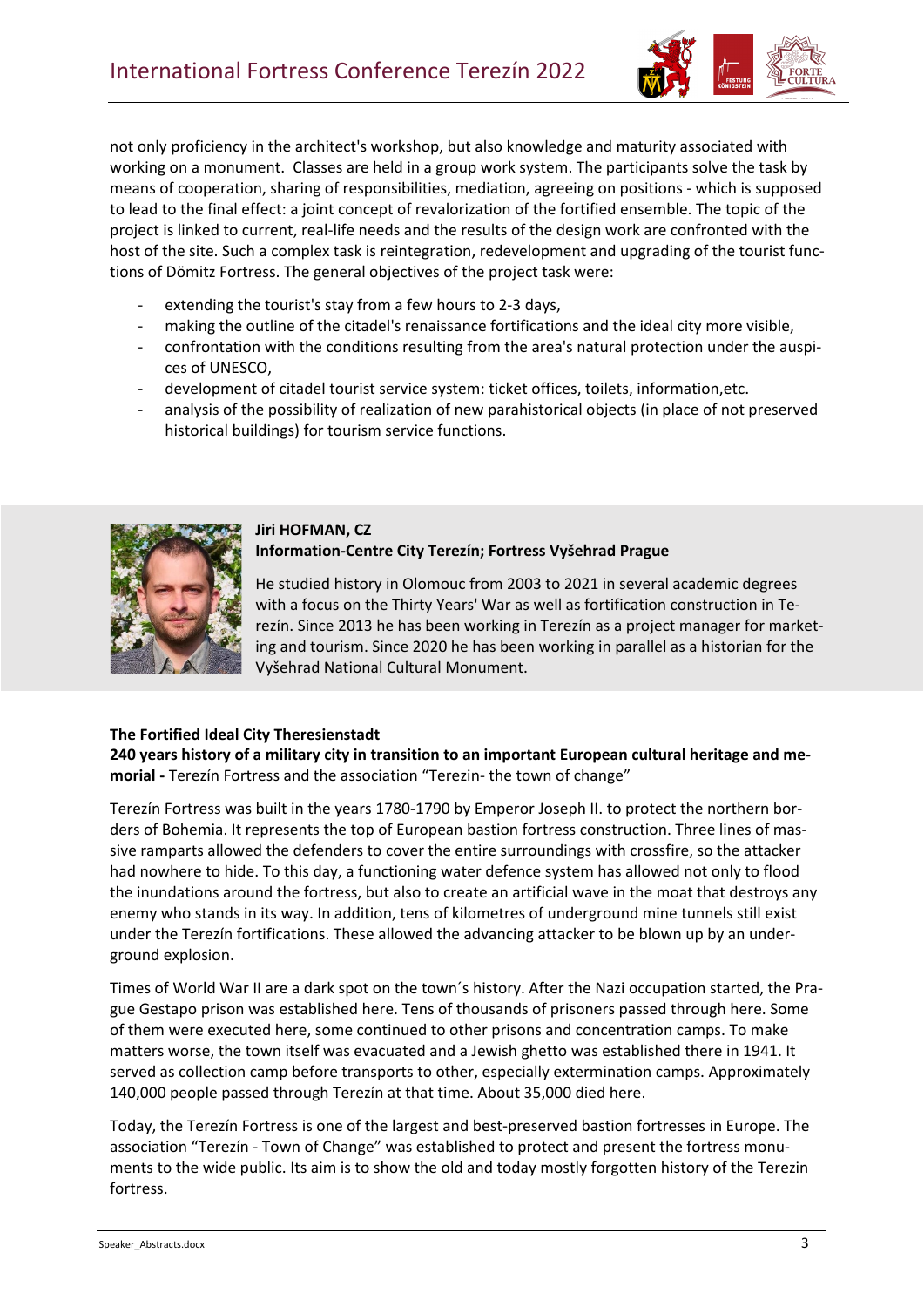



#### **Simon KRBEC, CZ Theresienstadt Centre for Genocide Studies, Director**

He holds a university degree in humanities from the Charles University in Prague. He has 17 years of experience as consultant and expert in the field of civil society, racism, genocide research and prevention and human rights. In 2015, he initiated and managed international course "Genocide Studies and Massive Violence" at the Charles University in Prague, the very first of its kind in the

Czech Republic. From 2017 he is developing new educational programs and tools about the history and context of Theresienstadt fortress.

## **The Theresienstadt Centre for Genocide Studies: A successful partnership between local authority and an independent educational institution**

The promoter of the project "The Theresienstadt Centre for Genocide Studies" is the Archaeology of Evil Research Centre, an independent, multi-disciplinary and non-profit organisation, whose primary task is to promote and develop the scientific field of Genocide Studies in the Czech Republic. The mission of the Centre is to work towards essential respect of human rights and to stop the growth of political and social tendencies - supported by certain racist, fundamental and anti-Semitic groups as well as political movements - which help to increase hatred and violence in today's society.

The Archaeology of Evil Research Centre launched its activities in 2012, aiming to establish the internationally recognized scientific field of Genocide Studies in the Czech education system. In the years between 2012 – 2016 the Centre produced a unique project called Arnost Lustig Train, which travelled to 35 different cities in the Czech Republic, Poland and Slovakia, performing a theatre play as well as other educational activities to commemorate the victims of the Holocaust. The project was attended by more than 35,000 Czech, Polish and Slovak people from all generations. Among other activities, the Centre launched the very first course in Genocide Studies at the Charles university in Prague in the academic year 2015/2016.

In 2016, the Centre signed a partnership agreement with the City of Terezín with the aim of saving and revitalizing the Wieser's House in the Main Fortress. The partnership between the local authority and educational institution was a key condition for obtaining financial support from European Regional Development Fund. In 2017 the Centre moved completely to the site of the former Jewish ghetto and transit camp within the Main Fortress of the city of Terezín and started the implementation of the project called the Theresienstadt Centre for Genocide Studies. A long-term goal of the project is to offer the public knowledge and information about the history of genocide and to contribute to the vital and essential international discussion about how to prevent genocide from happening again in our lifetimes, and in the future. In 2022, the reconstruction of the Wieser's House has been successfully completed. In 2022, the Wieser's House will be opening a permanent exhibition of the Theresienstadt Centre for Genocide Studies with the aim to draw attention to the causes and consequences of genocide actions in different historical periods and epochs of human history. The exhibition space will simultaneously be used for continuous educational and cultural activities for students and the general public. The project of the reconstruction of the Wieser's House is thus a proof of the successful cooperation between the local authority and an independent educational institution in the preservation of the fortress monuments.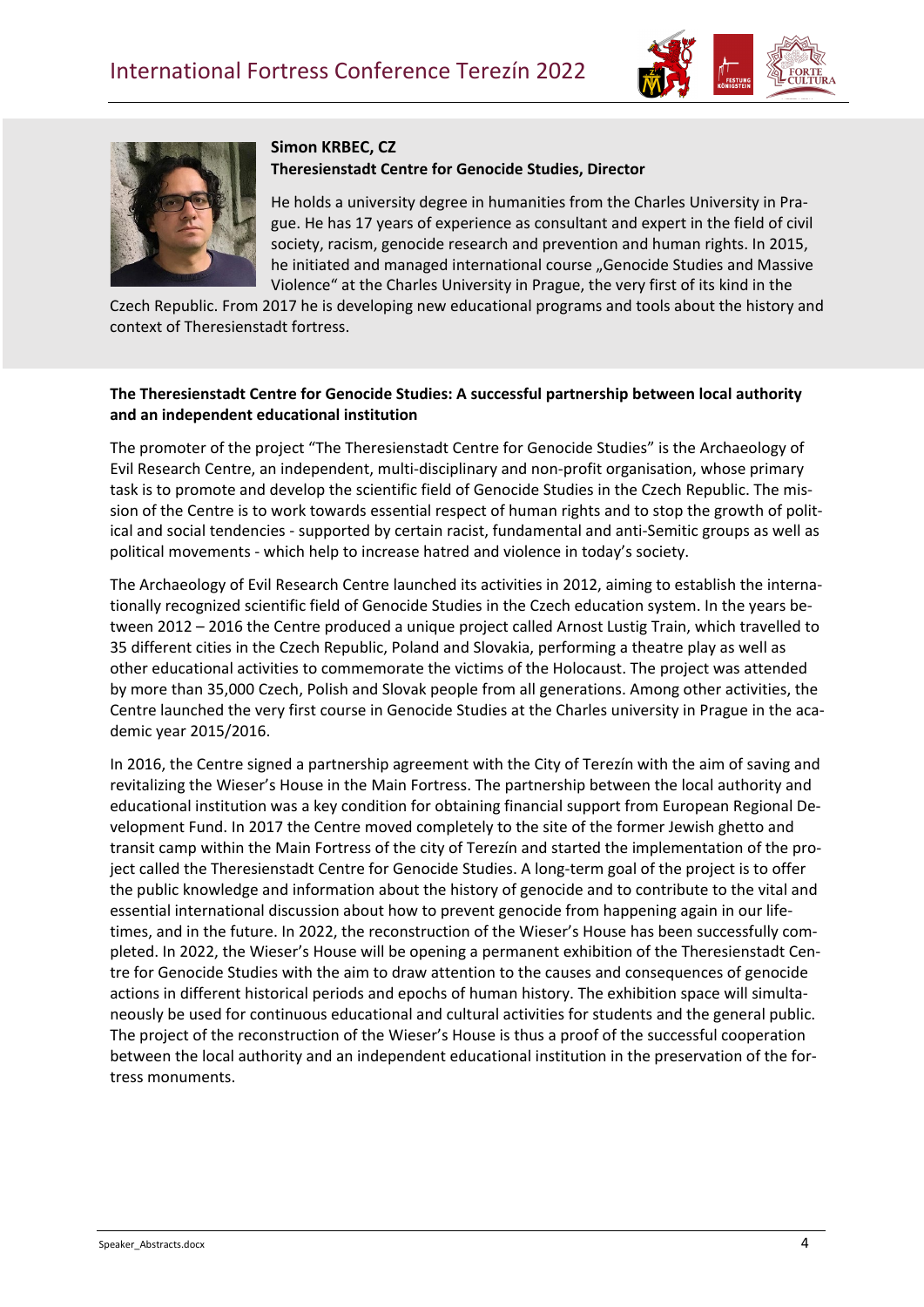



**Josephine KRONEBERG, DE City of Magdeburg; Fortress Construction Association Ravelin 2**

Josephine Kroneberg has a Bachelor's degree in Cultural Studies from Otto-von-Guericke University Magdeburg, including one semester at the University of Nottingham. She wrote her thesis about fortifications in a cultural and touristic context. She is finishing her Master's degree in "War and Conflict Studies" at the University of Potsdam

with a thesis on the transformation of fortresses between the Franco-Prussian War and the First World War. She is currently coordinating the Interreg Europe RFC project for the city of Magdeburg.

#### **Restoration Association 'Ravelin 2' - Revitalization of a Prussian fortress complex**

The Ravelin 2 Restoration Association is a non-profit volunteer organization based in the state capital of Magdeburg whose mission is to restore and revitalize the fortification, which was originally built in 1873. The structure of the building has been partially destroyed by post-war effects and vandalism.

Since 2014, the association members have already invested thousands of working hours in their free time in the preservation, maintenance and renovation of the decaying facilities. Water, sewage and electricity installations have been made, large areas of brickwork have been repaired, a bascule bridge (based on an original historical model) has been built and much more. Through the association's work, social control has prevented the fortifications from further vandalism and created a new place of experience and tourism for the city.

Step by step, the fortress is being restored in cooperation with the city of Magdeburg and the monument preservation authorities. The Ravelin is being used for a variety of cultural purposes and is intended to become the center of Magdeburg's fortress tourism. Regular guided tours and events, such as "Advent in Ravelin" (Ravelin Advent) or "Magdeburger Festungstage" (Magdeburg Fortress Days), contribute to a dynamic revitalisation of the complex.

A permanent exhibition is being developed for interested visitors with a 'hands-on history' approach. Fortress history is European history. Magdeburg's fortress prisoners, among them numerous wellknown personalities such as Charles de Gaulle, Werner von Siemens or Józef Piłsudski have the potential to attract an international audience.

#### **Interreg Europe project "Recapture the Fortress Cities" and results of the learning process**

"Recapture the Fortress Cities" (RFC) aims at the sustainable revitalisation of heritage buildings by improving the coexistence of fortified cities and neighbouring forts in urban regions. There is a high number of former fortresses and fortified sites of big historical value in Europe, established at different times. This fortified heritage defines the image of today's landscapes and the struggle and war around these cities define the current borders of municipalities, regions, countries and Europe. But in many cases such constructions are neglected, some derelict, some presented as historical monuments, or only partly utilised. In the majority of cases, they are fragmented and there is a problem to maintain them as this requires big financial investments and strong cooperation.

Through the RFC learning process the city of Magdeburg recognised the necessity of creating an overall vision for the fortifications. The RFC Action Plan will initiate the realisation of this project. A master plan is going to be developed by the city of Magdeburg. An important aspect will be to establish green connections between the forts and city walls which are contributing to better connected city districts in the sense of climate-friendly urban mobility.

This will only be achieved through smart governance and social participation. Therefore, the city of Magdeburg wants to involve an expert board – the Future Fortress Forum – into this development. The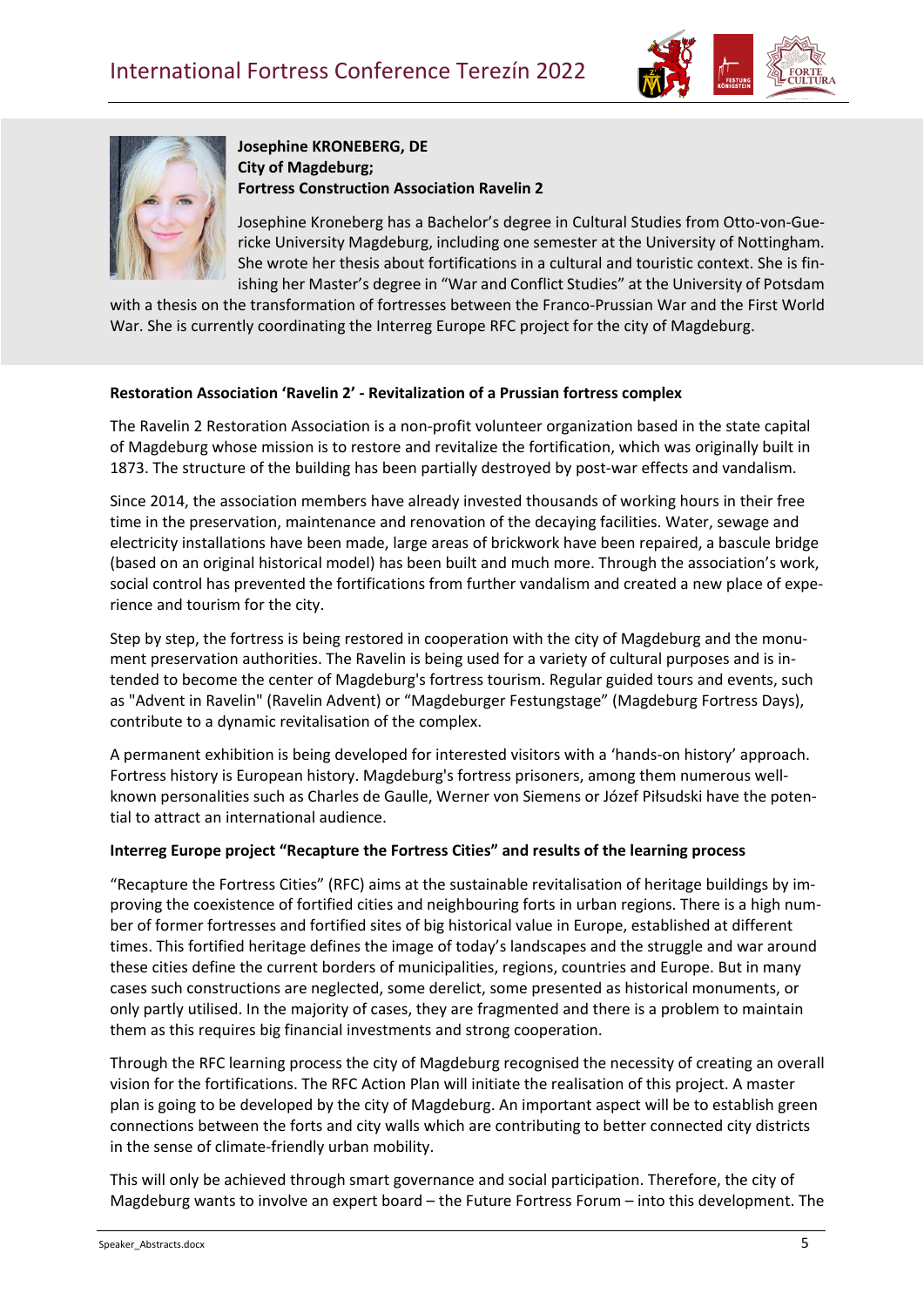

RFC learning process also showed that a follow-up project is needed. In close cooperation with the partner in the Antwerp region, EFFORTS and FORTE CULTURA, appropriate (lead) project partners are currently being searched to join our project idea "Reviving the Fortress Regions".



# **Petr KUČERA, CZ National Cultural Monument Vyšehrad, Prague**

Graduate of doctoral degree study programme Architecture and Building Engineering at the Faculty of Civil of the Czech Technical University in Prague. Director of the National Cultural Monument Vyšehrad. Architect and urbanist, expert on urban and building development of Prague. In his spare time, he organizes educational lectures and walks for public.

## **The Master Plan of Vyšehrad Fortress**

The Master Plan of Vyšehrad fortress is a unique material in the Czech and Central European context. It is a basic conceptual document for the long-term planning of repairs and maintenance of bastion fortifications and also for the research activities. The first part deals with the architectural and historical development of the bastion fortifications. In addition, it contains a lot of new information not only about the history of Vyšehrad, but also about the entire Prague fortification system. This information can be used for preparation of new exhibitions, publications, and guided tours for visitors. The second part focuses on the current state and technical conditions of individual elements of the fortification. At the same time, this material formulates a new methodological approach to the effective maintenance of the fortification system in accordance with the UNESCO World Heritage Site status.



#### **Dr. Hans-Rudolf NEUMANN, DE**

Dr.-Ing. Dipl.-Ing. Hans-Rudolf Neumann; Deputy Chairman of ECCOFORT reg. ass., Member of ICOMOS Germany, Voting Member of ICOFORT Germany

Co-founder and Scientific Coordinator of EU funded culture routes Baltic Fort Route (BFR) and FORTE CULTURA

## **The European Fortified Heritage - Distribution, categorization, significance**

The article deals with the distribution and classification of European fortified heritage and its past, present and future importance. The fortresses along the Elbe play a special role due to their historical importance, which was particularly evident during the Napoleonic era. No less important are the fortresses in the Czech Republic, most of which are relics of imperial size from the Habsburg era. Seen in its entirety, this historic fortress heritage means invaluable potential for the expansion of the European cultural route FORTE CULTURA, whose individual building blocks thus become signposts for European cohesion.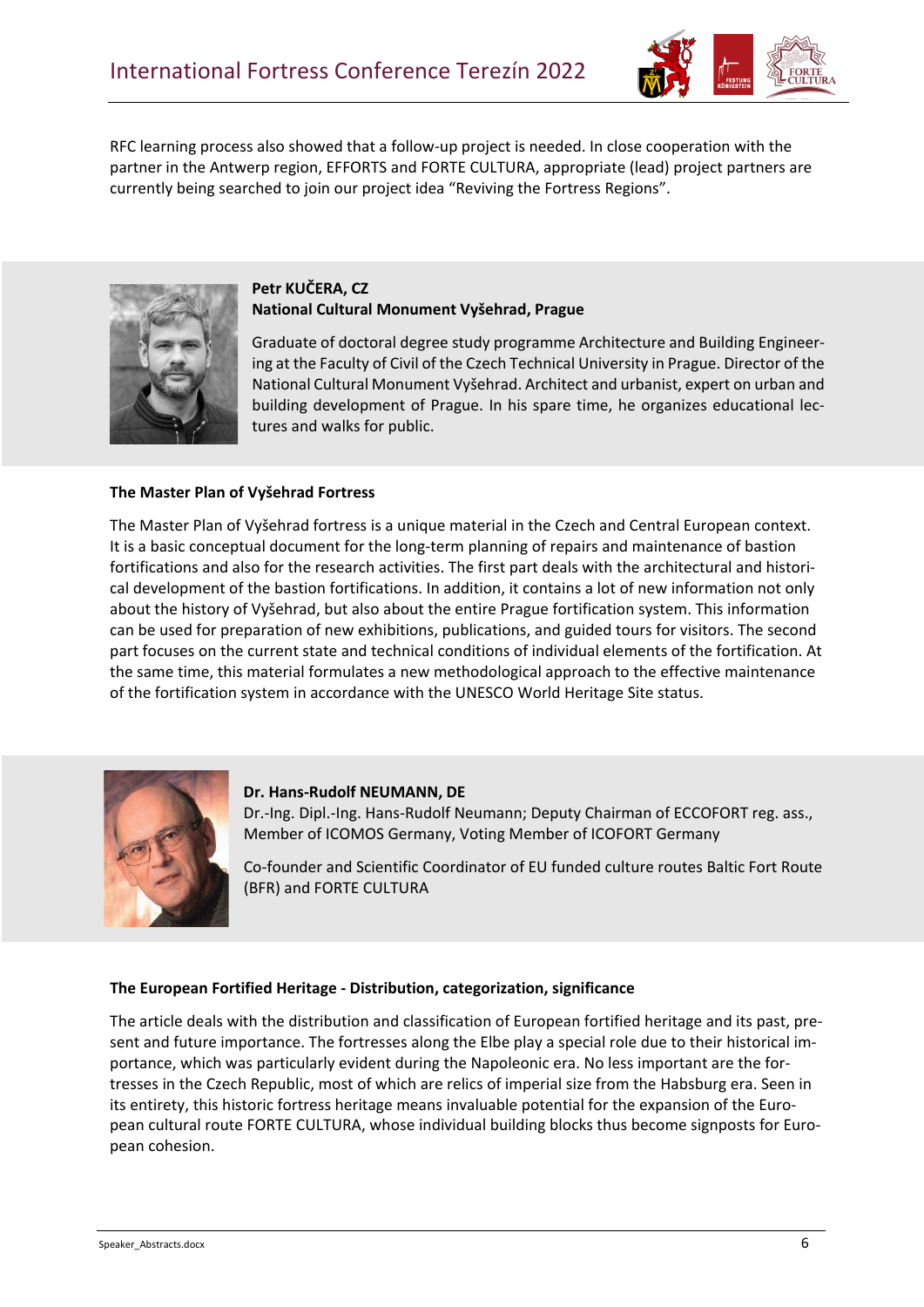



**Dirk RÖDER, DE Vice President FORTE CULTURA, Network of the European Cultural Route Fortified Monuments EFFORTS board member**

is profiled in marketing, management, consulting, financing, funding projects and cultural route development. He grew up in East Berlin. Trained as a banker from 1992 he started in 2002 to work in the Röder company for revitalization and con-

version of former military areas into civilian areas. With Dr. Hans-Rudolf Neumann, the Röders started the 2003 EU funded Baltic Fort Route project. In 2011 they founded the European Cooperation Centre of Fortified Heritage (ECCOFORT) and started the Interreg CENTRAL EUROPE project Forte Cultura, from which comes out the European Cultural Route of Fortified Monuments - FORTE CULTURA®. ECCOFORT is also a founding member of EFFORTS.

## **FORTE CULTURA**

## **European Cultural Route of Fortified Monuments and Fortress Network for Cultural Tourism and Marketing in Fortresses**

Historical fortifications are popular travel destinations all over Europe and breath-taking backdrops for a multitude of cultural tourism offers. They are emotional, authentic, succinct and fascinating to all generations. The history of fortress construction and defence strategies, named as "architectura militaris" is closely linked to the European history. Fortifications remind of historical conflicts and reflect the technical, scientific, cultural and socio-economic development level of their time. The art of defensive architecture shaped citadels and fortresses, chess-board-shaped ideal cities and large-scale fortress systems, bastioned castles, palaces, cathedrals or fortified churches.

Today, fortified monuments have lost their military functions and offer a stunning backdrop for culture and arts, for knowledge transfer, for museums and exhibitions, for parks and gardens, for festivals and events, for remembrance and commemoration. Fortifications transformed into places for the demands of modern society.

FORTE CULTURA is the European Cultural Route of Fortified Monuments. Since its foundation in 2014, we have been supporting our member fortresses in the development of attractive tourist offers, in marketing, international networking and professional exchange. FORTE CULTURA is committed to preserving this cultural heritage and making it accessible to everyone. Together with EFFORTS, since 2020, both networks are strengthening the support of Europe's fortified sites.



## **Đurđa VRLJEVIĆ ŠARIĆ, HR Head of International Cooperation and Projects Department Public Cultural Institution Fortress of Culture Šibenik**

Đurđa Vrljević Šarić graduated journalism at University of Zagreb, Croatia in 2005. She is a certified project cycle manager with experience in developing and implementing EU funded projects, particularly projects addressing cultural, social and tourism issues. She is also an experienced journalist, public relations and tourism professional; fluent in English and Italian. She has been working on developing and managing EU projects since 2014. Within Public Cultural Institution Fortress of Cul-

ture Šibenik, her focus is developing international co-operation and networking through designing and managing projects and programs for international cooperation with related institutions and organizations.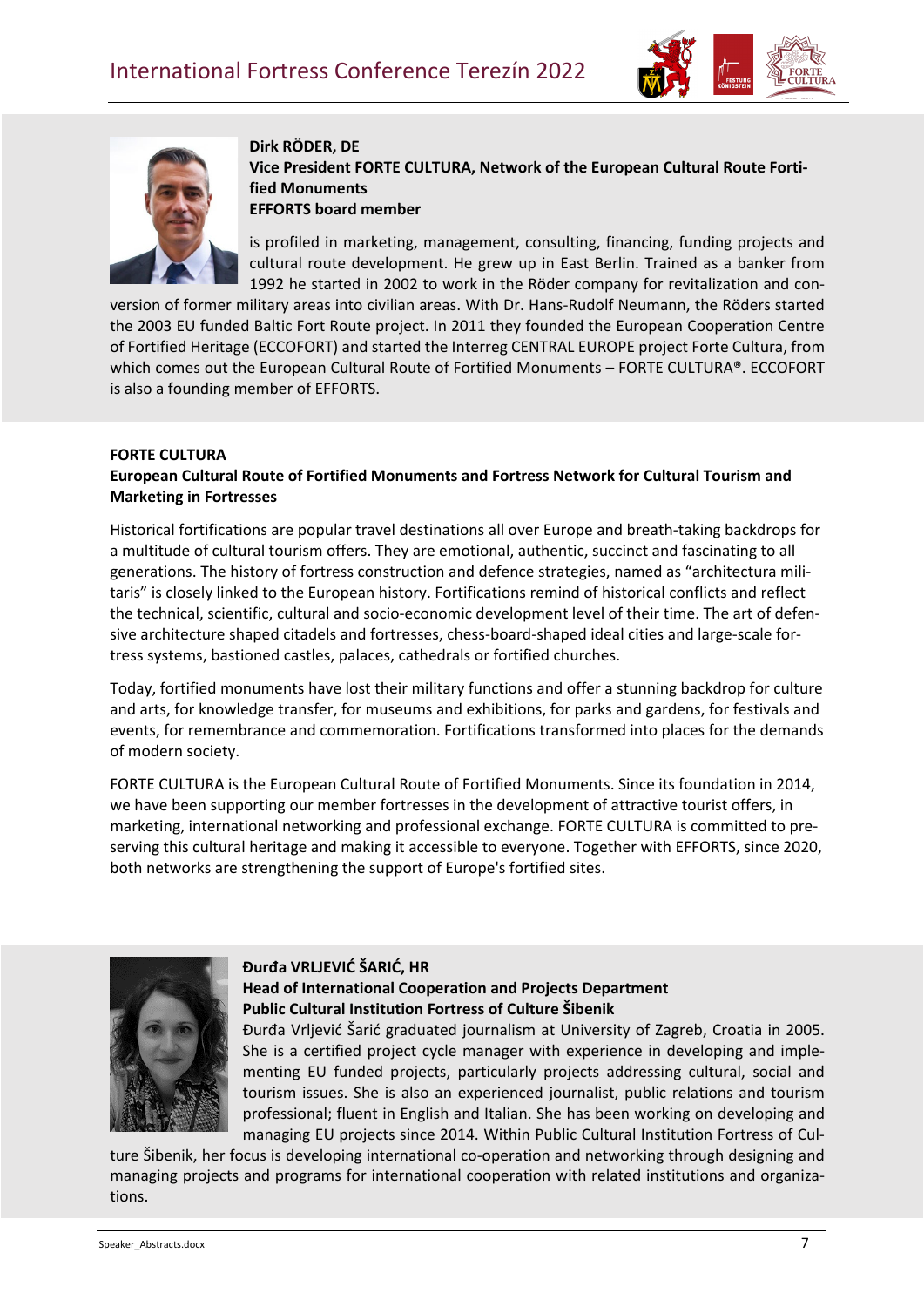

Within the institution, she has led the development, application and implementation process of EU funded projects and programmes: FORTITUDE - Historic Fortresses Intensifying Cross-border Tourism Development /2020-2022/; EMO.Undergrounds - EMOtional technologies for the cultural heritage valorization within cross-border Undergrounds /2020-2022/; Connecting Cinemas in Rural Areas /2020- 2021/; Cultural Heritage in Action /2020-2021/; Fortress ReInvented - Innovative approach and digital contents in historic monuments /2017-2019/; KREŠIMIR - KREativna ŠIbenska Mreža Integriranog kulturnog Razvoja /2018-2019/. Since 2019 she represents Fortress of Culture Šibenik at EFFORTS Board.

## **FORTRESS OF CULTURE ŠIBENIK**

#### **Holistically sustainable development concept for the valorisation of the cultural heritage fortresses – best practice in Europe**

In the core of our story is enthusiasm, professionalism, innovation, inclusion, courage. We believe that culture can transform a city. We have been proving this every day for 8 years. We are growing, there is still a lot of work ahead of us. We follow contemporary world trends in culture and want to share our story with others.

#### About us

Public Cultural Institution Fortress of Culture Šibenik focuses on sustainable management and preservation of cultural heritage, namely the three revitalized fortresses in Šibenik – St. Michael's Fortress, Barone Fortress, St. John's Fortress and one multifunctional hall – House of Arts Arsen. Institution also manages the City Point information office in the old Šibenik city center, with the purpose to provide information and promote all activities to citizens and visitors.

Organization's efforts are aimed at constant improvement of sustainable management of heritage, close cooperation with local community and improvement of visitor's experience. The long-term financial and programmatic plan is to maintain the institution's stability and sustainability, to contribute to economic and social well-being of citizens, and to be a best practice example of cultural management in the region.

Fortress of Culture was founded in 2016. The institution has grown from ca. 10 employees to a team of 49 employees in 2022. The so far achieved results in managing the Fortresses in numbers: approx. 200.000 visitors per year, around 5.000 Friends Club members (mostly local population), over 60 special events – concerts, festivals, movie nights, promotions and workshops organized per season on fortresses, and a continuous artistic and cinematographic programme with over 35 events per month at House of Arts Arsen.

St. Michael's Fortress with its new features (open-air summer stage, ground floor and basement structures, reconstructed curtain, interpretation of city history in 3D mapping technology) was reopened in 2014 and has since become one of the top cultural and tourist destinations of Croatia; usually referred to as "the most beautiful open-stage of the Adriatic basin". Main attraction of Barone Fortress, revitalised and reopened in 2016, is an augmented reality (AR) platform, which enables visitors to experience 17th-century Šibenik and relive the Ottoman attack.

Since their opening to public, both fortresses and the institution have won more than a dozen national and international awards in fields of cultural heritage management, heritage interpretation, sustainable tourism development, audience development, promotion… Direct cooperation with over 60 local SME's was established, with their products and hand-made souvenirs available in the shops of the fortresses.

Since its grand re-opening in 2021, the once old and forgotten city cinema, renamed after Arsen Dedić, most famous Šibenik songwriter, music writer, musician, poet and artist - flourished into House of Arts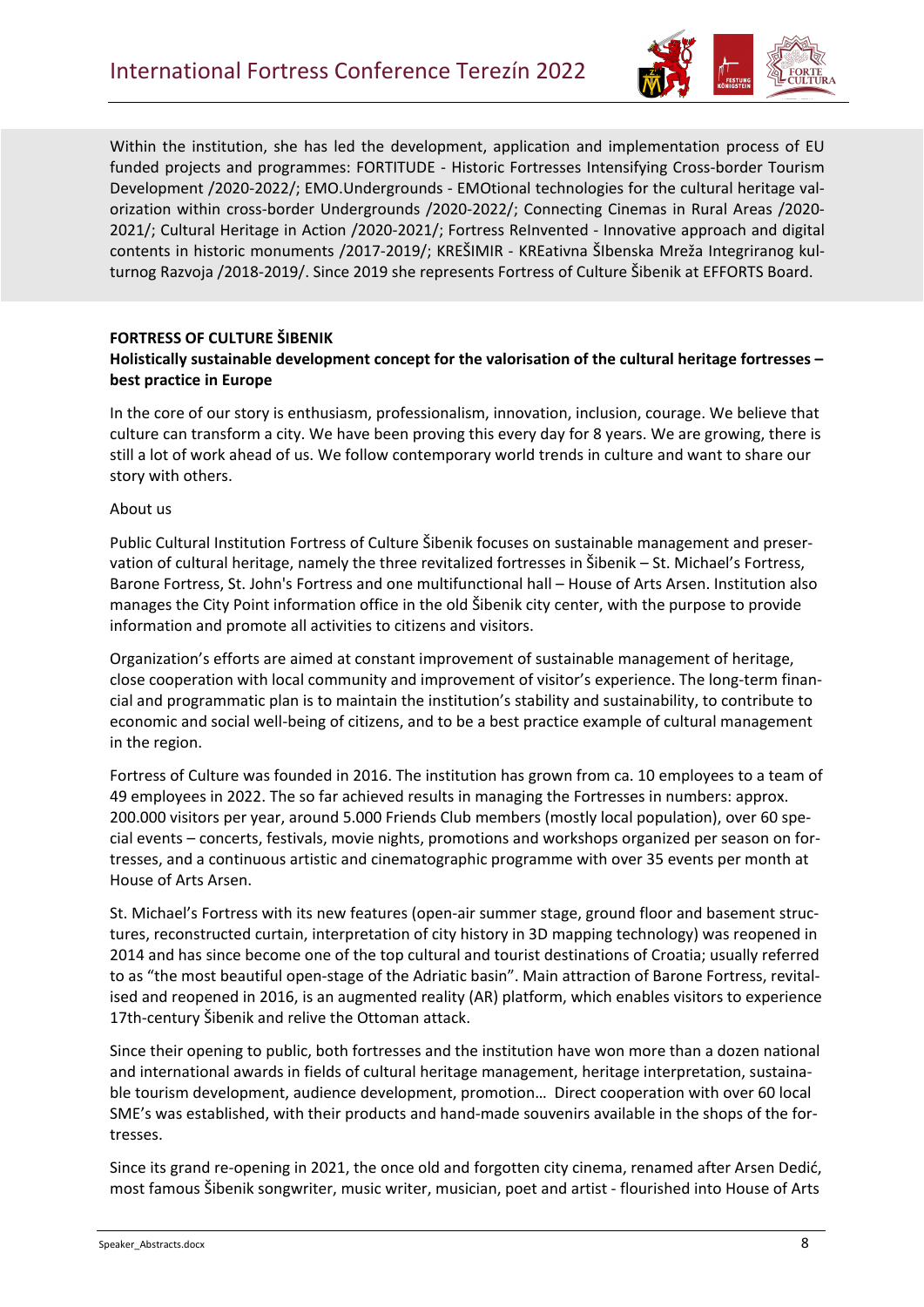

Arsen; a local and regional culture and art hub developing and educating local and particularly young audiences. This new city stage is a high-tech equipped multifunctional hall with exquisite transformation possibilities due to installed modular floor.

St. John's Fortress is re-opening for public in June 2022; and will provide a new unique feature in the region: an all-year-round open educational campus offering various courses, workshops, classes, seminars and lectures for pupils, students and a wide variety of stakeholders in CCI, history, art, culture, archaeology etc., adding along the possibility of accommodation in the fortress itself!

# **FORTITUDE project Historic Fortresses Intensifying cross-border Tourism Development Interreg IPA CBC Croatia - Bosnia & Herzegovina – Montenegro**

The main objective of the project FORTITUDE is to develop and improve supporting tourism facilities at historic fortresses and to create joint cultural events that will increase tourism attractiveness of fortified sites within the programme area of Interreg IPA CBC HR-BA-ME; and increase the number of visitors out of high season. The results of the project are reflected in the improvement of visitor centers at fortresses in 4 cities: Šibenik, Karlovac, Banja Luka and Bar, in development of sightseeing routes featuring visits to fortresses and the stakeholder representatives trained in tourism heritage management. Project cross-border added value is reflected in development of long-term cooperation in managing joint manifestation Night of Fortresses, mutual digital promotion of sites via digital kiosks and standardization of heritage tourism management through capacity building training and know-how exchange.

The Lead partner, Public Cultural Institution Fortress of Culture Šibenik (HR), is responsible for organising capacity building – cultural tourism and heritage management training workshops for partners and stakeholders from the Programme area working in this field of work. The partner is also in charge of coordinating partners and ensuring effective implementation of activities. Project partners City of Banja Luka (BA) and Municipality of Bar (ME) are responsible for the coordination of capacity building activities within their respective countries. Project partner, Municipality of Bar (ME) is responsible for the coordination of all project communications especially communication regarding Night of Fortresses event through the newly developed website. Project partner City of Karlovac (HR) is in charge of developing a joint cultural heritage application as a new tourism product which will be used and implemented by all five partners at digital kiosks on their sites.



## **Simone VOIGT, DE Fortress Königstein gGmbH**

was born and grown up in Dresden, Germany. She trained as a travel agent and studied law at the Technical University of Dresden. From 2002 to 2018 she worked as product manager, team leader and most recently as managing director for various tour operators throughout Germany. Since 2018 she is responsible for Public

Relations & Sales at the wonderful Fortress Königstein gGmbH. Her passion is travelling: to 50 countries worldwide, mostly as tour guide with guests.

#### **Czech-German Fortress cooperation**

**Cross-border cooperation to develop fortress tourism along the Elbe River**